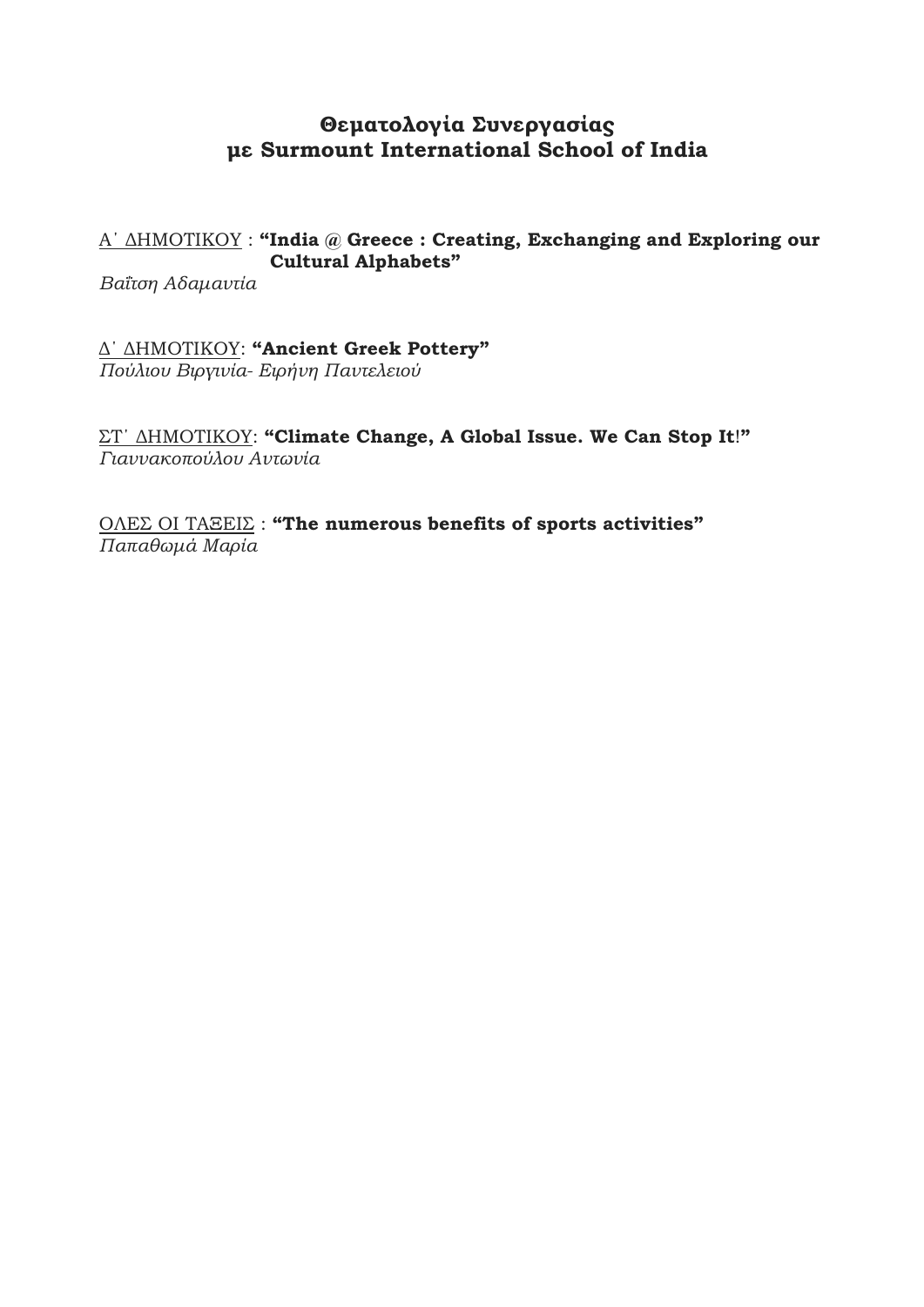#### **1ST GRADE**

Title of the international program : **"India @ Greece : Creating, Exchanging and Exploring our Cultural Alphabets"**

Teacher responsible: Adamantia Vaitsi

Duration : February (mid) – April (beginning)

Number of pupils participating : 21 1st graders (in Greece)

#### Activities

Students will be assigned words-one for each letter of the Greek alphabetthat "act as reminders" of our culture (worldwide known personalities, monuments, geographical terms, typical dishes, customs, etc.) and they will be asked to bring one photo and a drawing for each word. Once the material is collected, it will be enriched with the pronunciation of each word-so that our friends in India will be able to read them- as well as some information regarding the choice of the specific words. This activity will be completed with the creation of an "electronic book" titled "Our cultural alphabet" that will be either sent to our partners via mail or posted on a shared educational platform. The 1st graders from India will follow an equivalent procedure. Then each class will work on the material of the partner country and students will be given the opportunity to explore and learn about another civilization.

This program will be completed with a second activity that will take place in early April. Students will have a Skype session and after they have introduced themselves, they will play a game: every child will show a photo of a word and the students from the other country will have to say the correct cultural word. At the end of the session the children will be given the chance to exchange views and feelings regarding their participation in these activities.

#### Aims and Outcomes

These two interrelated activities will help students:

- build up their knowledge on both their culture and the culture of another country,
- become aware of the different aspects of culture,
- "build bridges" with people from another country, from a different civilization, thus promoting cultural awareness and acceptance.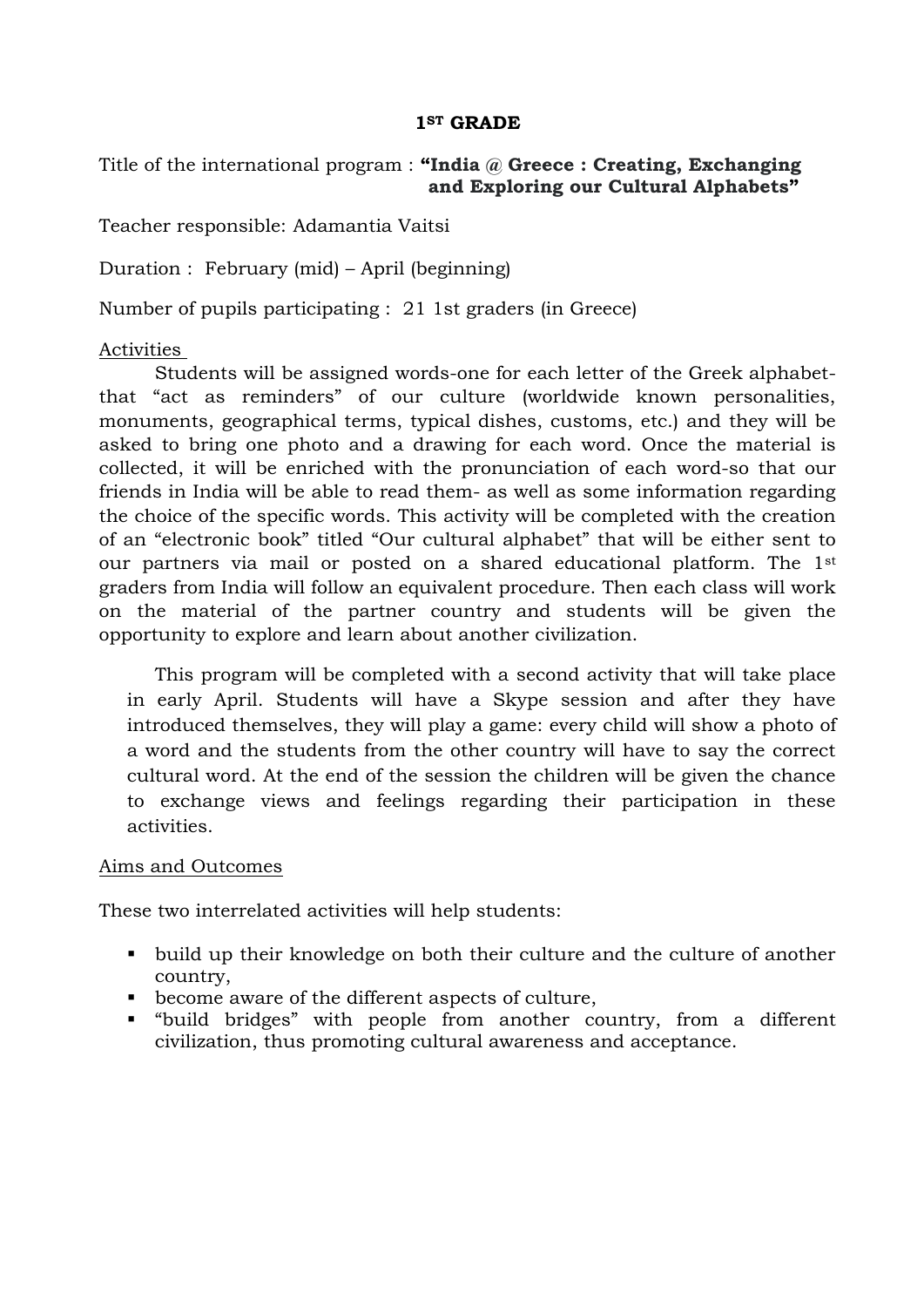#### **4TH GRADE**

Teachers responsible: Virginia Pouliou / Irene Panteleiou

Within the framework of our school's cultural contact and collaboration with the school of India (a country with a particular sense of and love for art), we have decided to present the ancient Greek art and civilization of the centuries being studied within the subject of this year's History curriculum (i.e. 3<sup>rd</sup> to 5<sup>th</sup> century B.C.) to the children of the respective class of the school of India. It is generally acknowledged that people world-widely desire to visit the monuments and museums of Greece (e.g. the Parthenon, the National Archaeological Museum of Athens). It is therefore an opportunity for us to help these children familiarize themselves with the architecture, artistic styles and the general evolution of art through the centuries.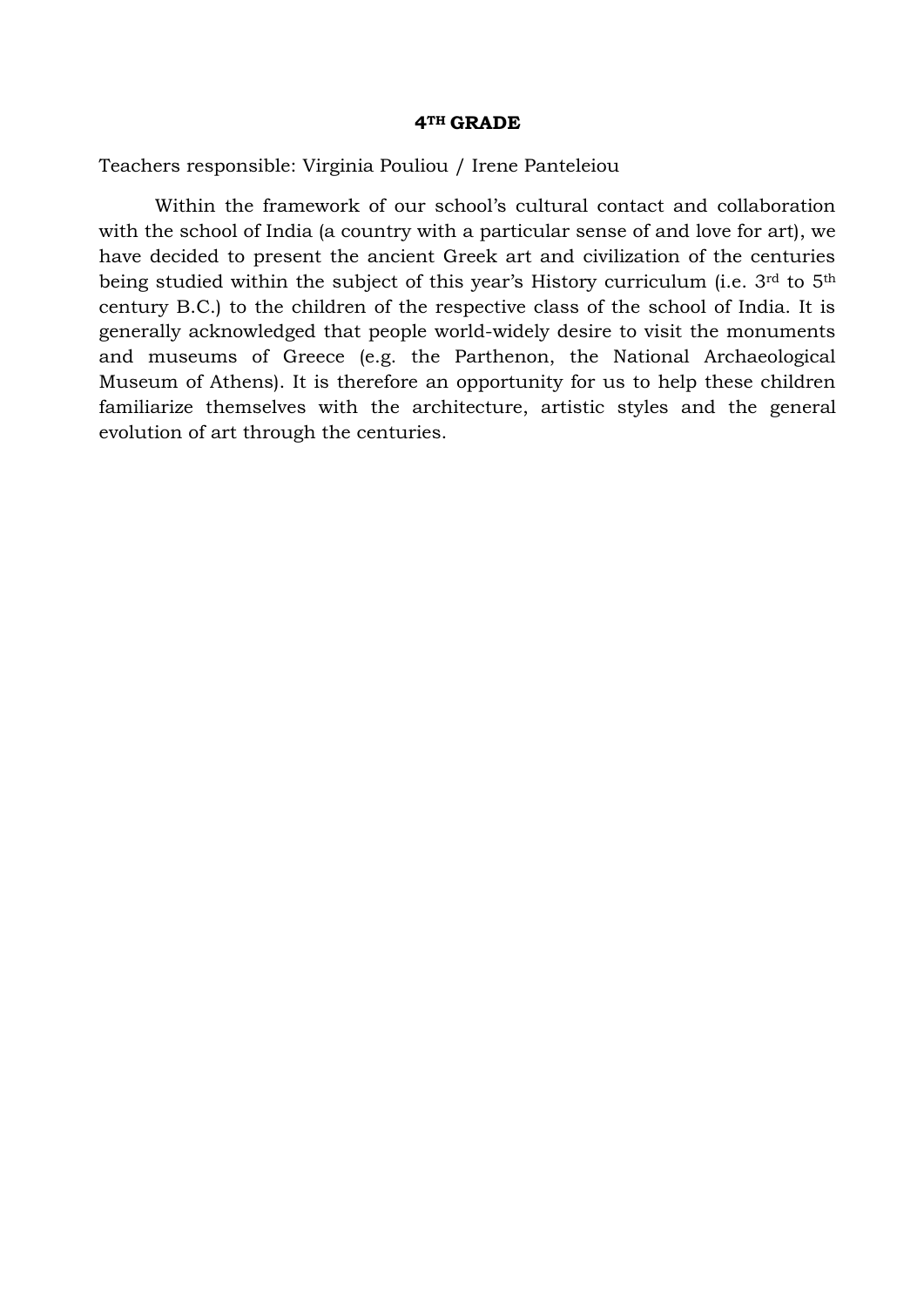### **6TH GRADE**

Teacher responsible: Antonia Giannakopoulou

We are planning our project with the 24 students called "The **Climate Change, Α Global Issue. We Can Stop It".** We are working on kahoot programme making a quiz about Climate Change. [https://kahoot.com](https://kahoot.com/)

We are sending the Quiz to the Indian school and the pupils will send it back to us, so we can compare the answers from Greek and Indian students. We are not so different after all…